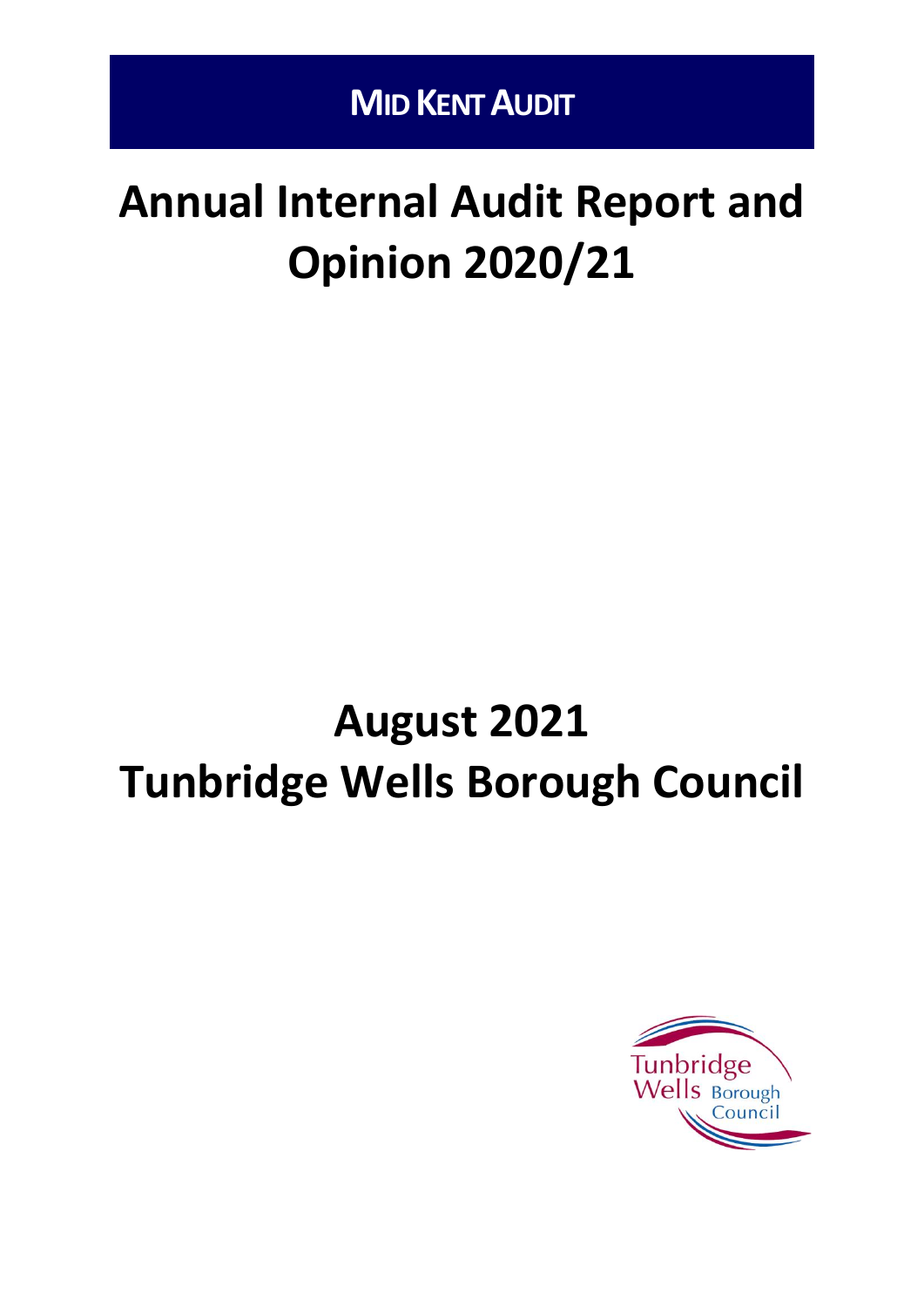#### **Introduction**

- 1. The IIA gives the mission of internal audit: to enhance and protect organisational value by providing risk-based and objective assurance, advice and insight.
- 2. The mission and its associated [code of ethics](https://na.theiia.org/standards-guidance/mandatory-guidance/Pages/Code-of-Ethics.aspx) and [Standards](https://www.iia.org.uk/resources/global-guidance/international-standards/) govern over 200,000 professionals in businesses and organisations around the world. Within UK Local Government, authority for internal audit stems from the [Accounts and Audit](http://www.legislation.gov.uk/uksi/2015/234/pdfs/uksi_20150234_en.pdf)  [Regulations 2015.](http://www.legislation.gov.uk/uksi/2015/234/pdfs/uksi_20150234_en.pdf) The Regulations state services must follow the [Public Sector](http://www.cipfa.org/policy-and-guidance/standards/public-sector-internal-audit-standards)  [Internal Audit Standards](http://www.cipfa.org/policy-and-guidance/standards/public-sector-internal-audit-standards) – an adapted and more demanding version of the global standards. Those Standards set demands for our annual reporting:

#### 2450 Overall Opinions

When an overall opinion is issued, it must take into account the strategies, objectives and risks of the organisation and the expectations of senior management, the board and other stakeholders. The overall opinion must be supported by sufficient, reliable, relevant and useful information.

Interpretation:

The communication will include:

- the scope including the time period to which the opinion pertains
- scope limitations
- consideration of all related projects including the reliance on other assurance providers
- a summary of the information that supports the opinion
- the risk or control framework or other criteria used as a basis for the overall opinion, and
- the overall opinion, judgment or conclusion reached.

The reasons for an unfavourable overall opinion must be stated.

#### **Public sector requirement**

The chief audit executive must deliver an annual internal audit opinion and report that can be used by the organisation to inform its governance statement.

The annual internal audit opinion must conclude on the overall adequacy and effectiveness of the organisation's framework of governance, risk management and control.

The annual report must also include a statement on conformance with the Public Sector Internal Audit Standards and the results of the quality assurance and improvement programme.

#### **Independence of internal audit**

- 3. Mid Kent Audit works as a shared service between Ashford, Maidstone, Swale and Tunbridge Wells Borough Councils. A Shared Service Board including representatives from each council supervises our work based on our collaboration agreement.
- 4. Within Tunbridge Wells BC during 2020/21 we have continued to enjoy complete and unfettered access to officers and records to complete our work. On no occasion have officers or Members sought or gained undue influence over our scope or findings.
- 5. I confirm we have worked with full independence as set out in our Audit Charter and Standard 1100.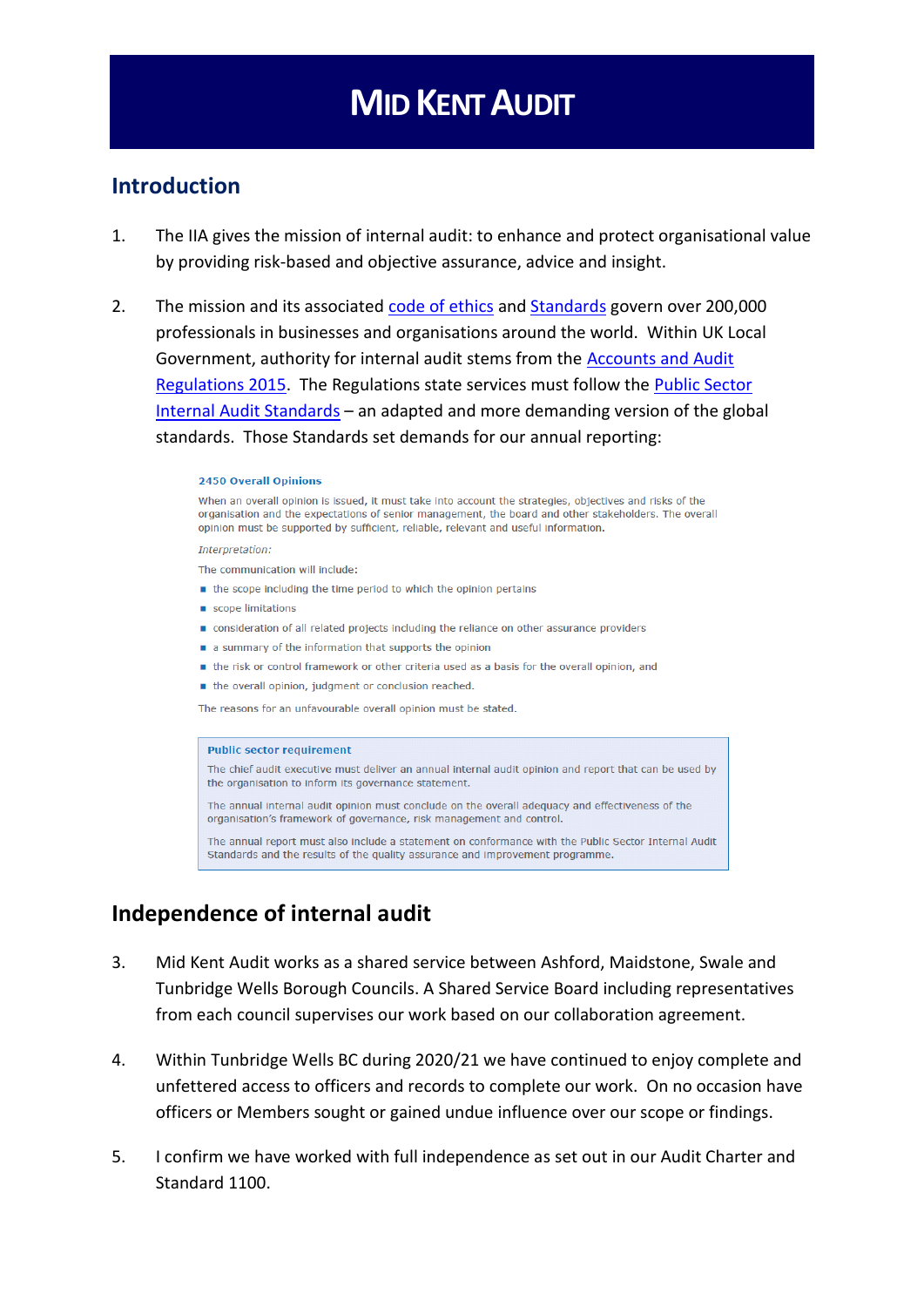#### **The Impact of Covid-19**

- 6. We circulated our 2020/21 plan to Members ahead of the (later cancelled) 31 March 2020 meeting. We based that plan on a then-current view of the risks faced by the authority. After then the risk landscape changed substantially. We also needed to reflect our reduced capacity given the extended overhang of 2019/20 plan completion arising from staff redeployment. In total that redeployment supporting all four partner authorities came to almost 350 auditor days, helping support community hubs and manage grants to local businesses.
- 7. We presented a changed 2020/21 audit plan to Members on [15 September 2020.](https://democracy.tunbridgewells.gov.uk/ieListDocuments.aspx?CId=364&MId=4719&Ver=4) We have used that new plan to describe results in this report.

### **Head of Internal Audit Opinion**

#### **Scope and time period**

8. I provide this opinion to Tunbridge Wells Borough Council (the Council) to include in its Annual Governance Statement, as published alongside its financial statements for the year ended 31 March 2021.

#### **Scope limits**

- 9. The role of internal audit need not cover only assurance and may extend towards consultancy, advice and strategic support. We have agreed with the Committee the overall scope of our work in our Internal Audit Charter and the specific scope of our work this year in our approved [2020/21 Audit & Assurance Plan](https://democracy.tunbridgewells.gov.uk/ieListDocuments.aspx?CId=364&MId=4719&Ver=4)*.*
- 10. However our audit plan cannot address all risks across the Council and represents our best use of inevitably limited capacity. In approving the plan, the Committee recognised this limit. Beyond this general disclaimer, I have no specific limits of our scope to report to the Committee.

#### **Consideration of work completed and reliance on others**

11. I have drawn my opinion from the work completed during the year. I first set out the work in the plan approved by Members on 31 March 2020 and later developed it in line with emerging risks and priorities. I particularly ask that Members note the adjustments set out above following from the Covid-19 pandemic. I set out the most significant of these adjustments in a revised plan on 15 September 2020.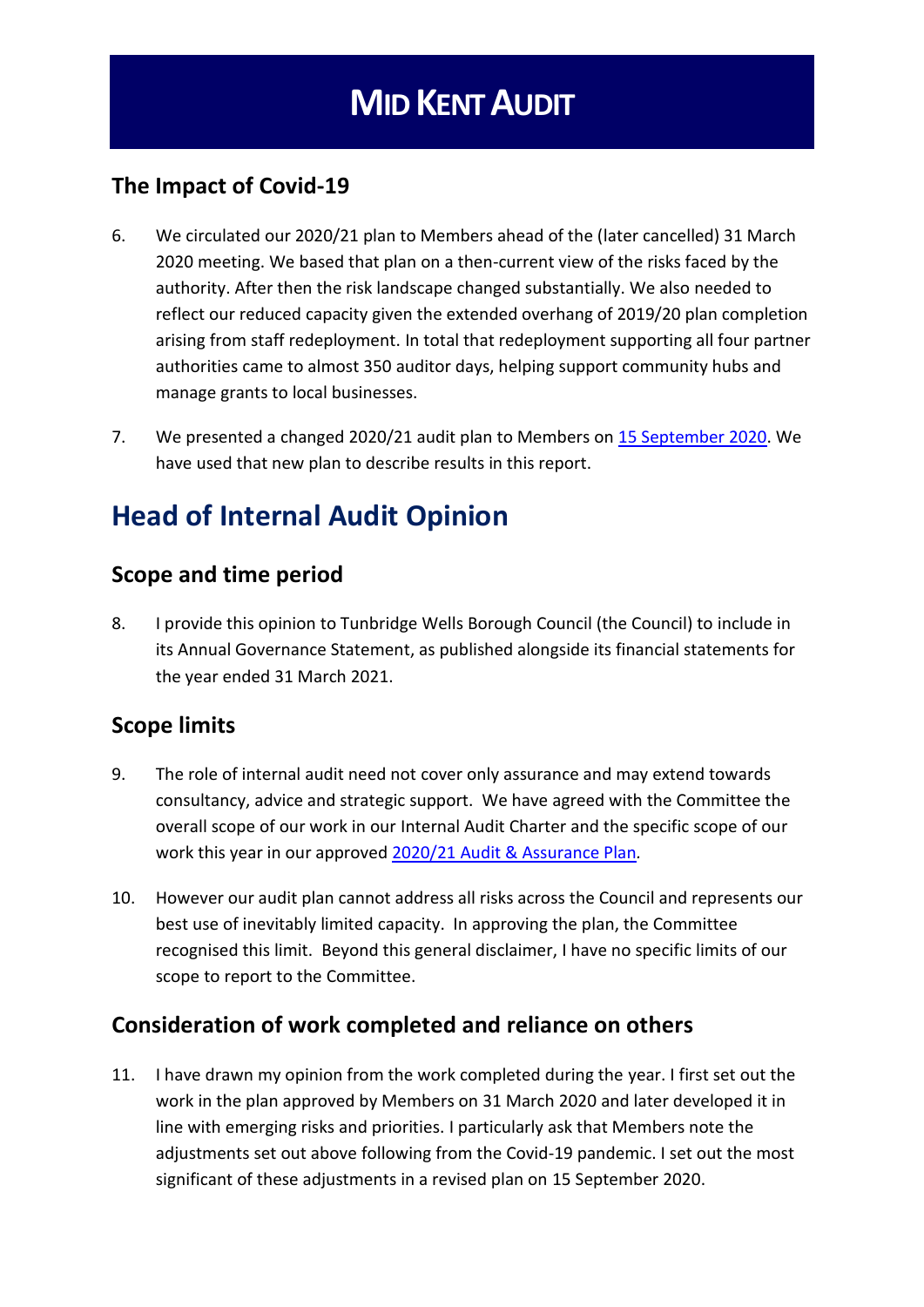12. In completing my work I have placed no specific reliance on external sources.

#### **Information supporting the opinion**

- 13. The rest of this report summarises the work completed in delivering the internal audit plan through 2020/21.
- 14. My opinion draws on the work carried out by Mid Kent Audit during the year on the effectiveness of managing those risks identified by the Council and covered by the audit programme or associated assurance. Not all risks fall within our work programme. For risks not directly examined I am satisfied an assurance approach exists to provide reasonable assurance on effective management.

#### **Risk and control**

- 15. The Council is responsible for ensuring it undertakes its business within the law and proper practices. The Council must also ensure it safeguards and properly accounts for its resources, using them economically, efficiently and effectively. The Council also has a duty under the Local Government Act 1999 to seek continuous improvement in exercising its roles.
- 16. The Council has described key parts of its internal control and risk management within the Local Code of Governance and Risk Management Framework.
- 17. Organisations design internal controls to manage to an acceptable level rather than remove the risk of failing to achieve objectives. So, internal controls can only provide reasonable and not complete assurance of effectiveness. Designing internal controls is a continuing exercise designed to identify and set priorities around the risks to the Council achieving its objectives. The work of designing internal controls also evaluates the likelihood of those risks coming about and managing the impact should they do so.
- 18. In completing our work we have considered the control environment and objectives in place at the Council.

#### **Conformance with standards**

19. Mid Kent Audit has conducted its work following the Standards and good practice as represented in our internal quality assurance. This includes working to an agreed audit manual with satisfactory supervision and review.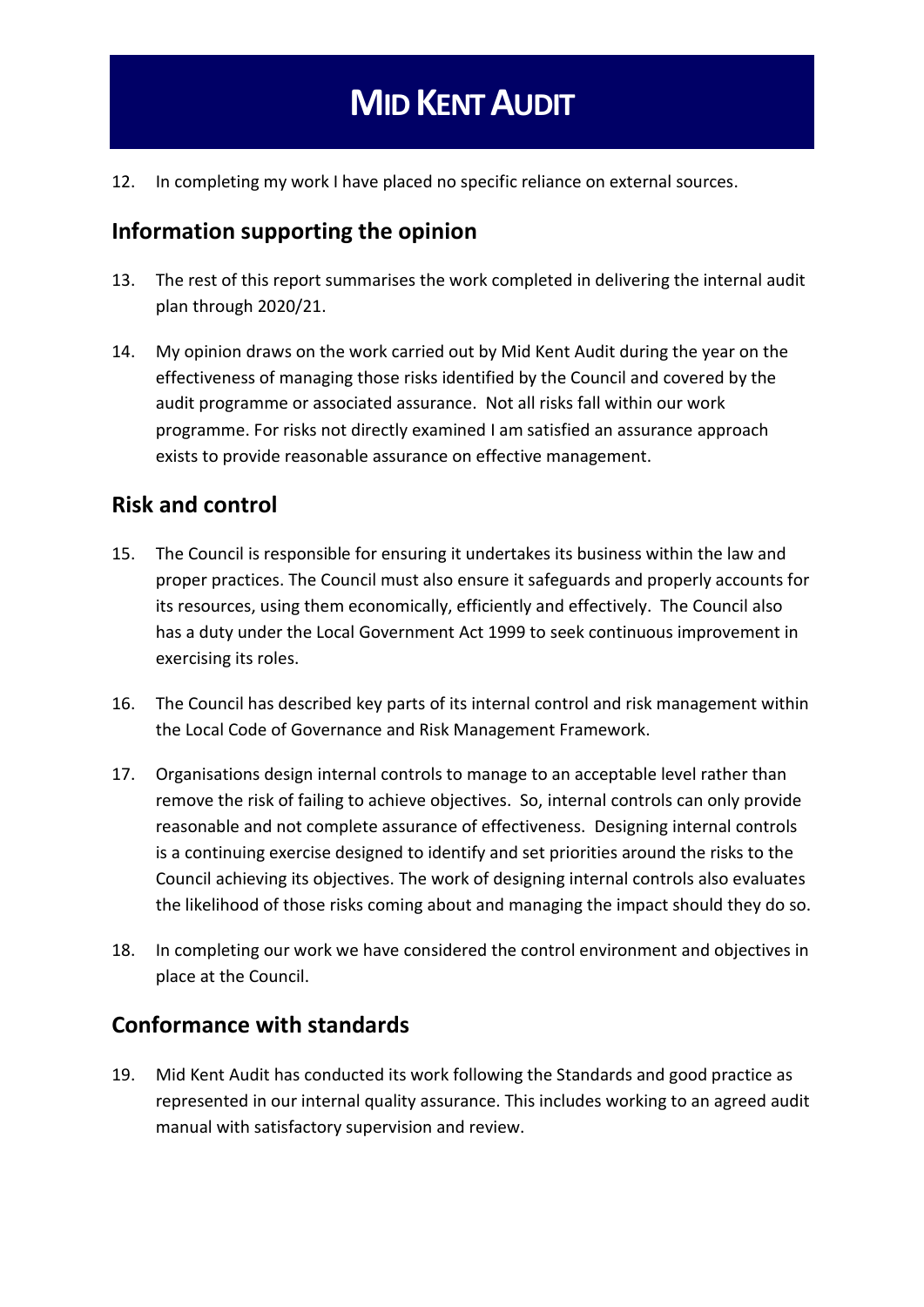- 20. During 2020/21, as the Standards demand, we undertook an external quality assessment. After a competitive procurement we commissioned an external assessor from the Chartered Institute of Public Finance and Accountancy (CIPFA) to report on our conformance with the Standards and the overall quality of the service.
- 21. The assessor decided that Mid Kent Audit works in full conformance with the Standards. We include the full report as an appendix and summarise its findings later in this report.
- 22. We also describe later in this report our efforts towards continuing improvement and the results of our Quality and Improvement work.

#### **Overall conclusion**

#### *Internal Control*

23. I am satisfied that during the year ended 31 March 2021 the Council managed its internal controls to offer sound assurance on control effectiveness.

#### *Governance*

24. I am satisfied that Council's corporate governance arrangements for the year ended 31 March 2021 comply in all material respects with guidance on proper practices<sup>1</sup>.

#### *Risk Management*

25. I am satisfied the risk management arrangements at the Council for the year ended 31 March 2021 are effective and provide sound assurance.

#### *Other Matters*

26. I have no other matters to report as part of my opinion.

16 Centre

Rich Clarke CMIIA CPFA ACFS Head of Audit Partnership

August 2021

<sup>&</sup>lt;sup>1</sup> "Proper practices" are defined by CIPFA/SOLACE and set out in [Delivering Good Governance in Local Government Framework](http://www.cipfa.org/policy-and-guidance/publications/d/delivering-good-governance-in-local-government-framework-2016-edition) (2016).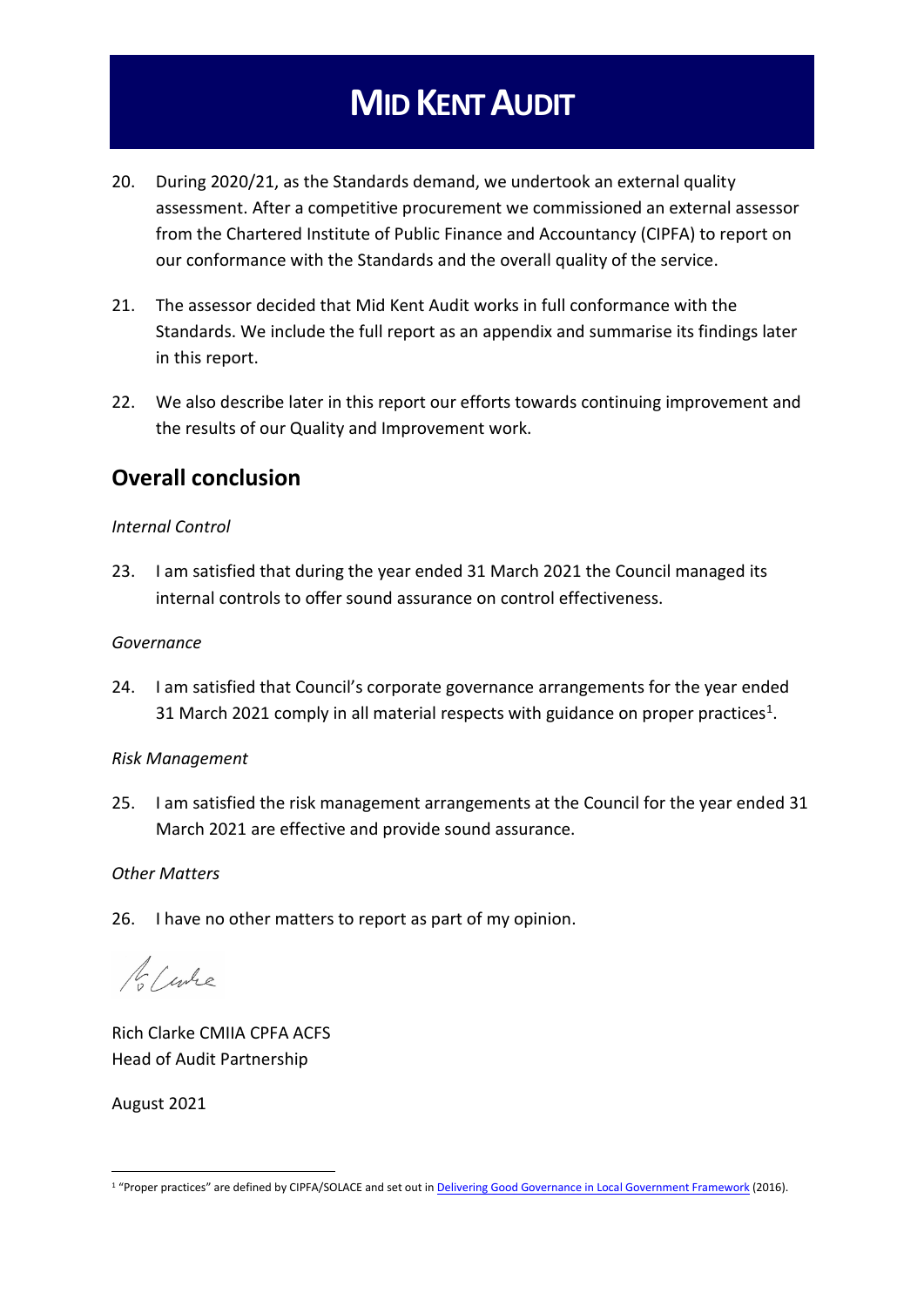### **Internal Control**

- 27. Internal control is how the Council ensures achievement of its objectives with effectiveness and efficiency; achieving reliable financial reporting and compliance with laws, regulations and policies. It covers financial and non-financial controls.
- 28. We gain audit evidence to support the Head of Audit opinion on internal control principally through completing the reviews set out within our agreed audit plan.

#### **Tunbridge Wells Audit Plan Work 2020/21**

29. This Committee approved our 20/21 Audit & Assurance Plan on 31 March 2020 and then a changed plan [on 15 September 2020.](https://democracy.tunbridgewells.gov.uk/ieListDocuments.aspx?CId=364&MId=4719&Ver=4) The plan set out an intended number of days devoted to each of various tasks. We began work on the plan during September 2020 and continued working through to August 2021.

| <b>Category</b>                   | 2020/21<br><b>Original Plan</b> | 2020/21<br><b>Changed</b><br>Plan | 2020/21<br><b>Outturn</b> |
|-----------------------------------|---------------------------------|-----------------------------------|---------------------------|
| 2020/21 Engagements               | 255                             | 200                               | 226                       |
| <b>Non-Project Assurance Work</b> | 95                              | 72                                | 39                        |
| <b>Unallocated Contingency</b>    | 60                              | 48                                | 29                        |
| <b>Total</b>                      | 410                             | 320                               | 295                       |
| Concluding 2019/20 work           | 0                               |                                   |                           |

30. The table below shows progress in total number of days delivered against the original plan, and the revisions we made to account for staff redeployment.

- 31. Our final delivery was 295 audit days. This represents, accounting for revisions and changes to approach and risk, roughly 92% completion of the plan.
- 32. In our September changed plan we detailed 22 audit potential engagements, 12 High and 10 Medium priority. Our aim was to complete all the High priority engagements and 2 of the Medium priority engagements. We have completed 11 High Priority and 3 Medium priority engagements.
- 33. Considering the broader assurance sources described in this report, I am satisfied this provides enough evidence to support a robust year end opinion.
- 34. We detail the specifics, and results, of this progress further in this report.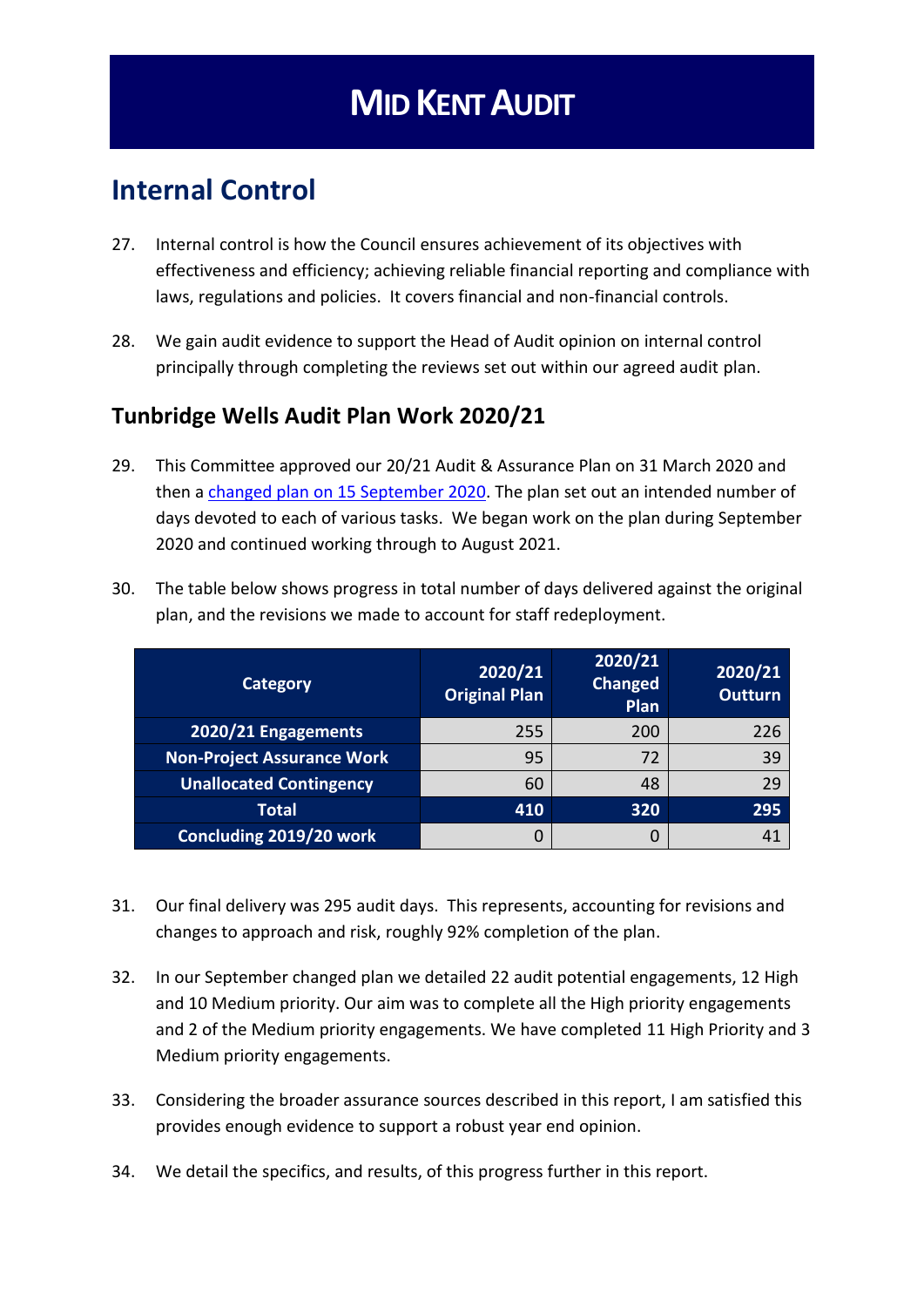#### **Results of Audit Work**

35. The tables below summarise audit engagement findings up to the date of this report. Where there are material matters finished before the committee meeting we will provide a verbal update. (\* = Shared service involving the Council).

#### **Completed Assurance Engagements**

|              | <b>Title</b>                                                                                                     | <b>Priority-Rated Agreed</b><br><b>Actions</b> | <b>Report</b><br><b>Issue</b> | <b>Rating</b> | <b>Notes</b>                      |  |
|--------------|------------------------------------------------------------------------------------------------------------------|------------------------------------------------|-------------------------------|---------------|-----------------------------------|--|
|              | 2019/20 Assurance Engagements Completed After 1 April 2020                                                       |                                                |                               |               |                                   |  |
|              | <b>Budget Setting</b>                                                                                            | None                                           | Apr-20                        | N/A           | Summarised to Members in our last |  |
|              | Council Tax Billing*                                                                                             | 1 x Low                                        | Apr-20                        | <b>Strong</b> | Annual Report July 2020           |  |
|              | Discretionary Housing Payments*                                                                                  | $2 \times$ Low                                 | $May-20$                      | <b>Sound</b>  |                                   |  |
|              | Members' Allowances                                                                                              | 7 x Med, 3 x Low                               | <b>Jun-20</b>                 | <b>Sound</b>  |                                   |  |
|              | Home Improvement Grants                                                                                          | $4 \times$ Low                                 | Jul-20                        | N/A           |                                   |  |
|              | ICT Technical Support*                                                                                           | 4 x Low                                        | Jul-20                        | N/A           |                                   |  |
|              | <b>Developer Contributions</b>                                                                                   | 1 x Med                                        | Jul-20                        | N/A           |                                   |  |
|              | <b>Absence Management</b>                                                                                        | 1 x Med, 1 x Low                               | Jul-20                        | N/A           |                                   |  |
|              | Universal Credit*                                                                                                | None                                           | Jul-20                        | N/A           |                                   |  |
|              | High Priority 2020/21 Engagements (as set out in September Plan). Aimed to complete 100% of engagements (11/12). |                                                |                               |               |                                   |  |
|              | Residents' Parking                                                                                               | $3x$ Low                                       | $Jan-21$                      | <b>Sound</b>  |                                   |  |
| $\mathbf{H}$ | <b>Facilities Management</b>                                                                                     | $1 \times$ Med, $3 \times$ Low                 | Jun-21                        | <b>Sound</b>  |                                   |  |
| Ш            | <b>Community Hub Support</b>                                                                                     | None                                           | $Jun-21$                      | N/A           |                                   |  |
| IV           | The Amelia Scott Project Management                                                                              | $1 \times$ Low                                 | $Jul-21$                      | <b>Sound</b>  |                                   |  |
| V            | Bailiff Service*                                                                                                 | $2 \times$ Low                                 | Aug-21                        | <b>Sound</b>  |                                   |  |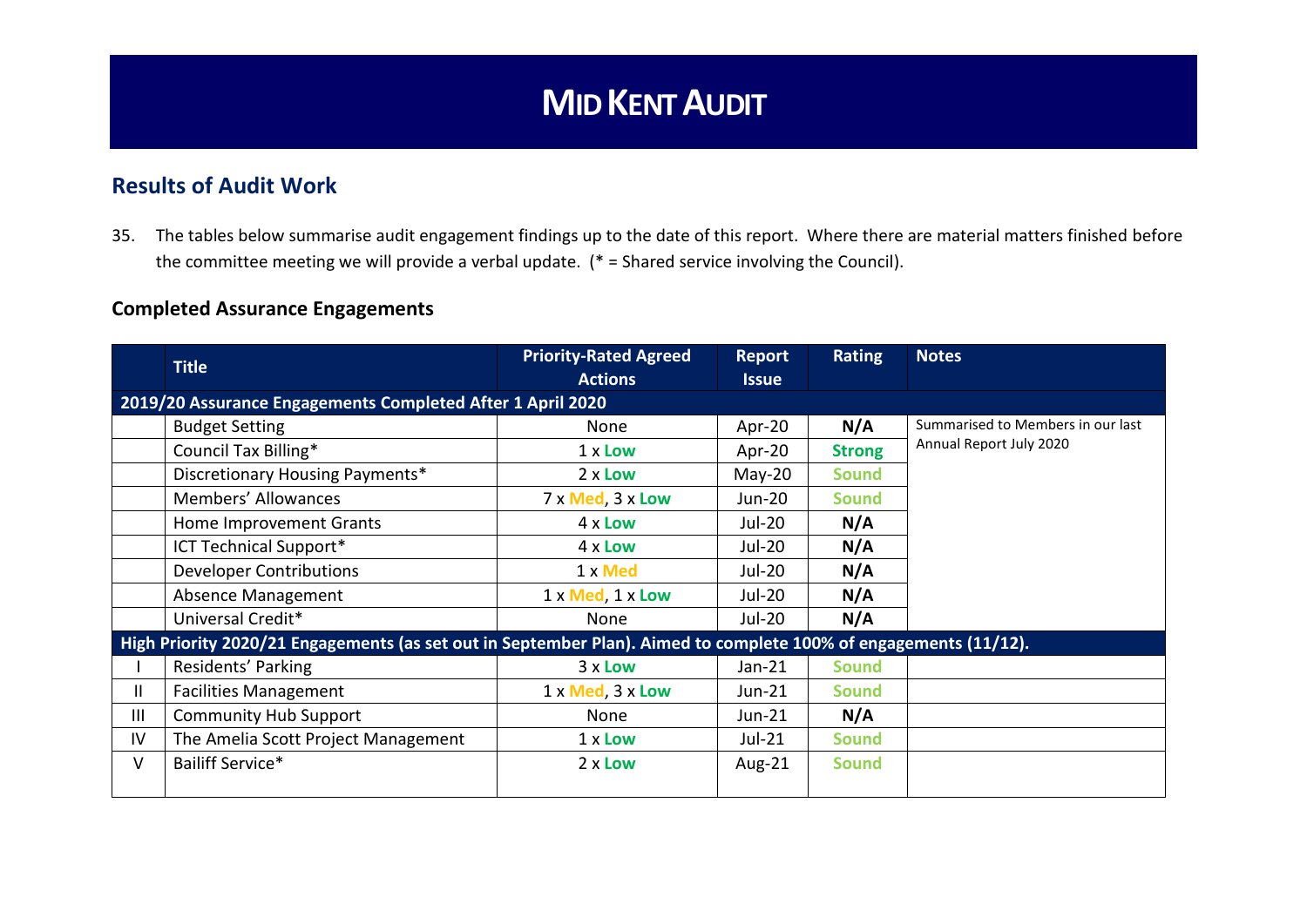|                                                                                                                |                                     | <b>Priority-Rated Agreed</b>                                                                                                       | Report       | <b>Rating</b> | <b>Notes</b> |
|----------------------------------------------------------------------------------------------------------------|-------------------------------------|------------------------------------------------------------------------------------------------------------------------------------|--------------|---------------|--------------|
|                                                                                                                | <b>Title</b>                        | <b>Actions</b>                                                                                                                     | <b>Issue</b> |               |              |
|                                                                                                                | <b>Electoral Registration</b>       | Draft report prepared and findings subject to discussion with officers. We will include full                                       |              |               |              |
|                                                                                                                | <b>Budgetary Control</b>            | summary results in our interim reporting to this Committee later in 2021. There are no<br>findings arising of significant concern. |              |               |              |
|                                                                                                                | Development Management              |                                                                                                                                    |              |               |              |
|                                                                                                                | Programme Management                |                                                                                                                                    |              |               |              |
|                                                                                                                | Air Quality*                        |                                                                                                                                    |              |               |              |
|                                                                                                                | Remote IT Access*                   |                                                                                                                                    |              |               |              |
|                                                                                                                | <b>Waste Collection Contract</b>    | Work postponed to 2021/22 following discussion with officers and Committee Chair.                                                  |              |               |              |
| Medium Priority 2020/21 Engagements (as set out in September Plan). Aim to complete 40% of engagements (3/10). |                                     |                                                                                                                                    |              |               |              |
| VI                                                                                                             | Insurance Claim Management          | None                                                                                                                               | $Jan-21$     | <b>Sound</b>  |              |
| VII                                                                                                            | <b>Grounds Maintenance Contract</b> | None                                                                                                                               | Jul-21       | <b>Sound</b>  |              |
| VIII                                                                                                           | IT Asset Management*                | 4 x Med, 3 x Low                                                                                                                   | Jul-21       | <b>Sound</b>  |              |
|                                                                                                                | Climate Change                      | Proposed medium priority projects not taken forward in 2020/21 in favour of those<br>presenting higher risk.                       |              |               |              |
|                                                                                                                | Property Income                     |                                                                                                                                    |              |               |              |
|                                                                                                                | <b>Complaints Handling</b>          |                                                                                                                                    |              |               |              |
|                                                                                                                | Procurement                         |                                                                                                                                    |              |               |              |
|                                                                                                                | <b>Building Control</b>             |                                                                                                                                    |              |               |              |
|                                                                                                                | <b>Planning Enforcement</b>         |                                                                                                                                    |              |               |              |
|                                                                                                                | Housing Benefit Overpayments*       |                                                                                                                                    |              |               |              |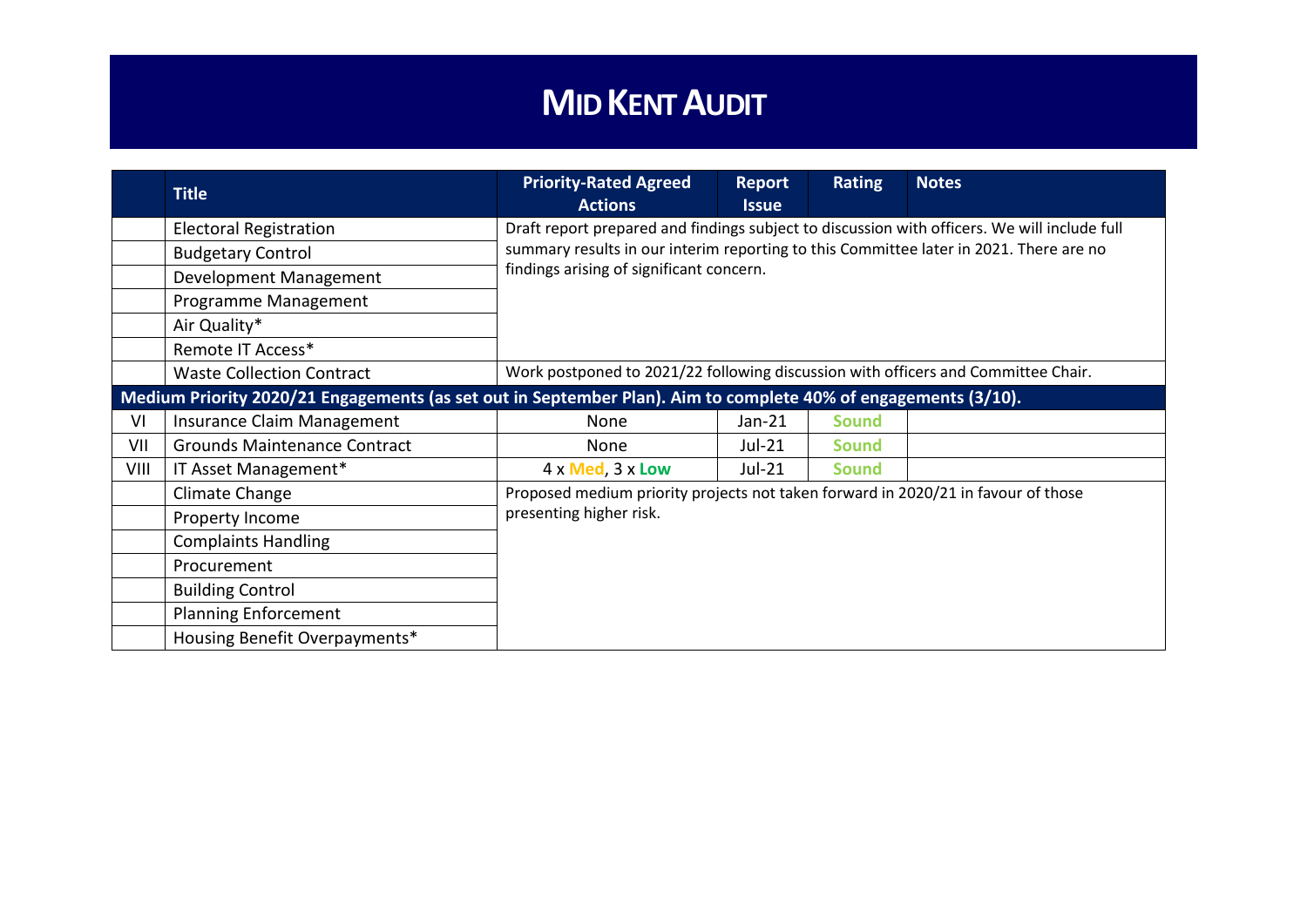#### **I: Residents' Parking (January 2021)**

- 36. We found there are appropriate controls in place to ensure the effective administration of residents' parking permits via the new virtual system. Our testing highlighted a few minor issues, the most notable of which relates to officers processing 3 residents' car park permit applications without adding evidence or an explanation to the system. However, this is an example of how the service has adapted during the Covid-19 pandemic and procedures have now been put in place to instruct staff on how to record these cases.
- 37. The new virtual permit process is operating effectively and income from direct debits and online payments are accounted for accurately each month. All changes to residents parking orders take place transparently. We therefore believe the level of risk attached to the process remains low.

#### **II: Facilities Management (June 2021)**

- 38. We found the service has generally sound procedures in place to ensure routine maintenance and repairs are undertaken across the Council buildings and to maintain security at the Town Hall.
- 39. We have identified some areas for improvement though. Record-keeping could be improved to better demonstrate that maintenance and repair tasks have been completed, although we acknowledge the work the service is currently doing to ensure this. We also identified some opportunities to strengthen security controls.

#### **III: Community Hub Support (June 2021)**

40. The task handed to authorities was new and urgent. There was no 'standard operating procedure'. However the various approaches authorities adopted shared certain similar characteristics; "convergences" where a similar idea became adopted universally. On the other hand we also draw out the "divergences"; where authorities took different approaches to similar challenges. We do not in this report give any view on which approach was most effective. Each authority adapted to its circumstances in the face of unprecedented challenge. Instead this report highlights some of those approaches to supplement developing emergency planning arrangements.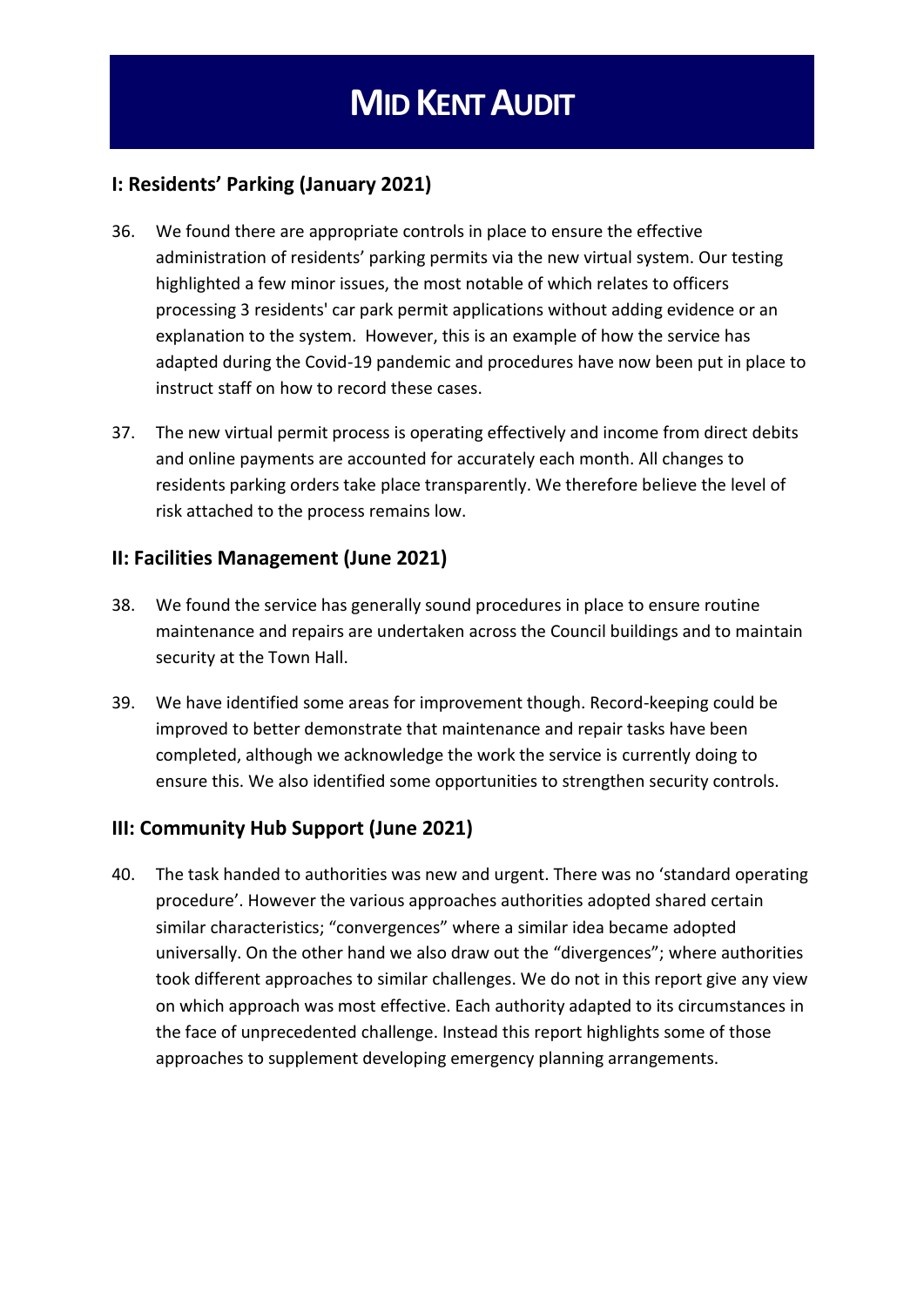#### **Overall Summary Table: The Convergences and Divergences on Community Hub Approaches**

| <b>Type</b>        | <b>Understanding need</b>                                                                                                                    | <b>Communicating with</b><br>vulnerable<br>communities                                                                                                                                    | <b>Managing delivery</b>                                                                                                                                                                                                                                                                                                                       | <b>Project reflection</b>                                                                                               |
|--------------------|----------------------------------------------------------------------------------------------------------------------------------------------|-------------------------------------------------------------------------------------------------------------------------------------------------------------------------------------------|------------------------------------------------------------------------------------------------------------------------------------------------------------------------------------------------------------------------------------------------------------------------------------------------------------------------------------------------|-------------------------------------------------------------------------------------------------------------------------|
| Convergences       | Offering support<br>beyond minimum<br><b>CEV</b><br>Teams for triage,<br>distribution & social<br>isolation                                  | Dedicated phone<br>Website forms<br>Out of hours service<br>Links to community<br>organisations                                                                                           | Using existing emergency planning<br>approaches<br>Redeploying staff from closed facilities<br>Single nominated lead officer<br>Signposting to voluntary organisations<br>Following standard admin & finance rules<br>with dedicated accounts coding<br>Shared folders and filing<br>Role descriptions & procedure notes                       | Project reflection<br>report<br>Used to inform<br>similar future<br>events<br>Adapted<br>emergency<br>planning response |
| <b>Divergences</b> | Using own data to<br>identify vulnerable<br>residents (ABC/SBC)<br>Using commercial<br>and mapping data<br>to identify support<br>need (ABC) | Letter to residents<br>(SBC/TWBC)<br>Linking to residents-<br>led Facebook<br>groups ( <b>TWBC</b> )<br>Dedicated "help@"<br>inbox (ABC)<br>Social isolation<br>focused website<br>(TWBC) | Creating risk register (SBC)<br>Dedicated inboxes for teams<br>(SBC/MBC/TWBC)<br>Live data collection and stats analysis<br>(MBC)<br>Online training for volunteers (SBC)<br>Using MS Teams extensively to co-ordinate<br>and retain documentation (ABC)<br>Risk assessed local groups to establish best<br>partners to deliver services (ABC) |                                                                                                                         |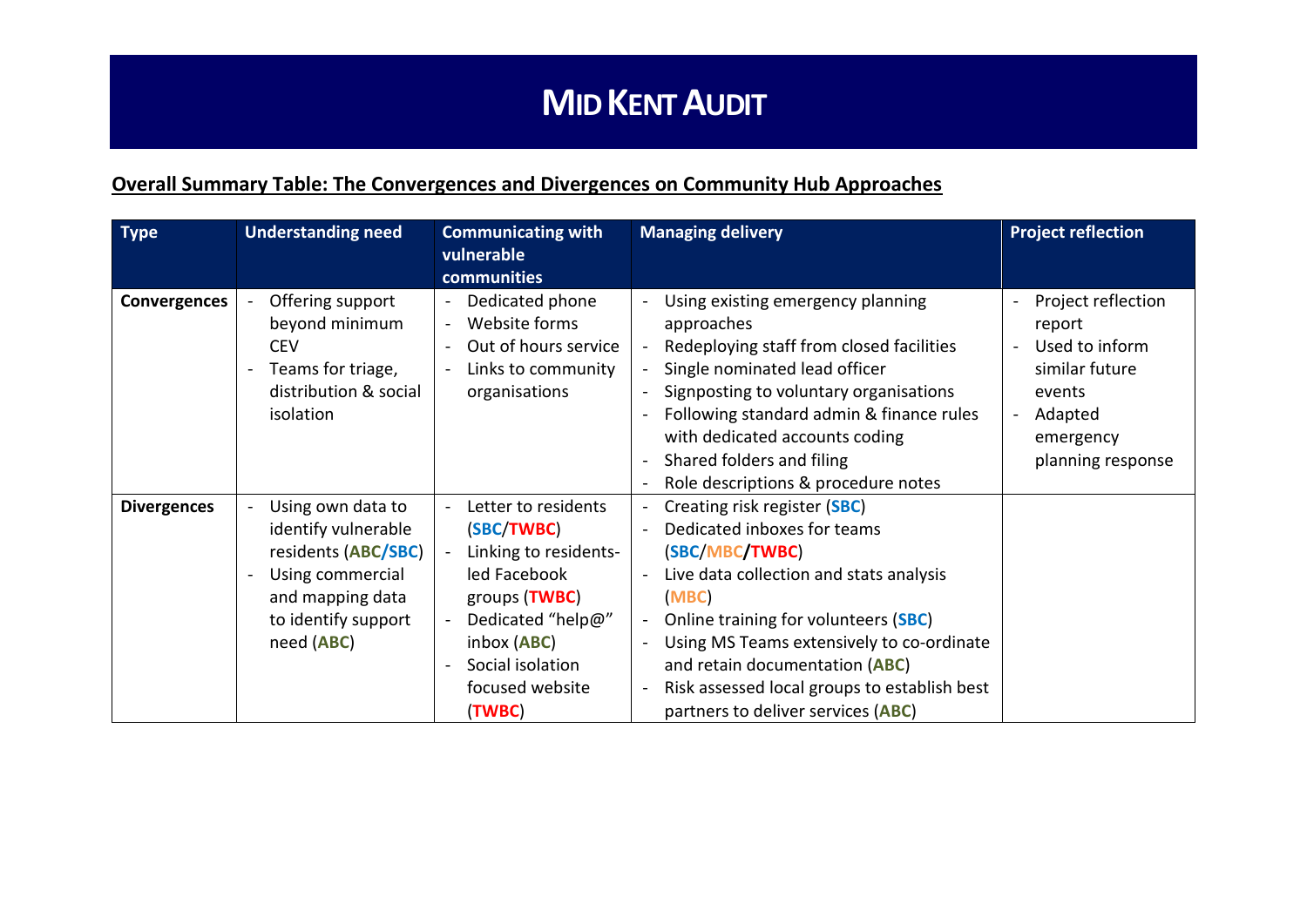#### **IV: The Amelia Scott Project Management (July 2021)**

- 41. We found there are generally sound procedures in place over the Council's governance and project management arrangements for the Amelia Scott project.
- 42. There is a solid project governance structure in place, with clear and documented responsibilities for the key groups within it. The governance arrangements allow for appropriate oversight and scrutiny from Members. We also found key information flows to the main groups on a regular basis, allowing the project to be constantly monitored. There is a communications strategy in place for the project and the Council adapts its communication methods based on proven efficacy.

#### **V: Bailiff Service (August 2021)**

43. Mid Kent Enforcement have good controls in place to ensure staffing levels remain appropriate while their case load has fluctuated as a result of the pandemic. Staff are qualified and adequately trained to undertake their roles. There are various payment methods available to encourage debt repayment, with automated systems in place where possible to ensure accurate recording. Recovery notices are issued and payment arrangements are available when appropriate.

#### **VI: Insurance Claim Management (January 2021)**

- 44. We established that the Councils insurance contract with Zurich was awarded as part of an OJEU compliant tendering exercise with the final decision being approved by Cabinet. The Council's insurance policies are renewed at the start of each financial year and are processed as part of the Zurich cover renewal process. Insurance premiums are recorded on a schedule and payments are appropriately authorised.
- 45. The Council has a 5-year cycle for valuations with a fifth of assets revalued each year and our testing showed that this process has been working as expected. We found 9 out of 10 claims tested were received and forwarded to the relevant department at Zurich with supporting documentation. The service has since implemented controls which mean this now happens with all claims.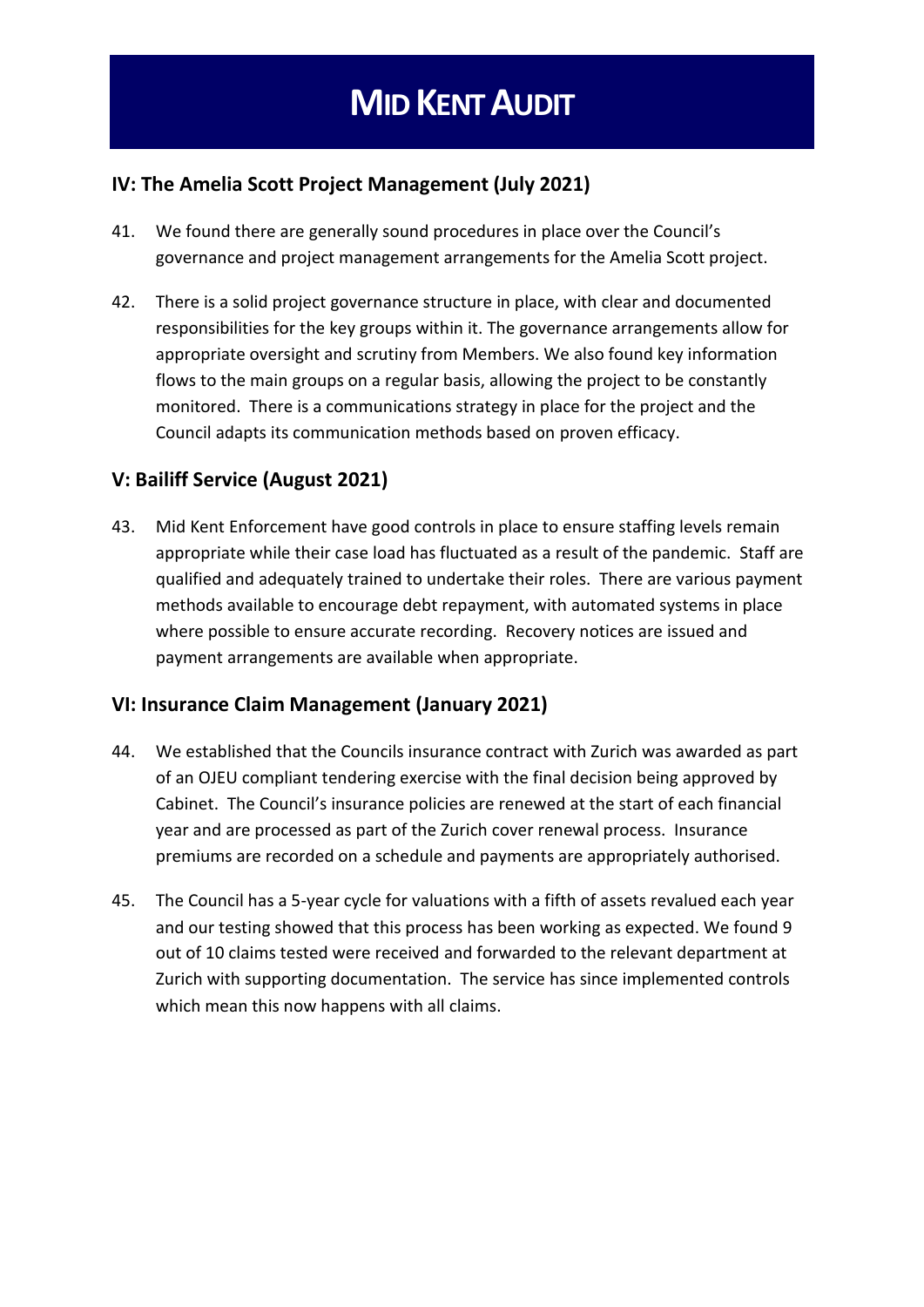#### **VII: Grounds Maintenance Contract (July 2021)**

- 46. We found that there were overall robust arrangements in place for the management of the Grounds Maintenance contract. Key controls in place include regular and documented meetings between the Council and the contractor, conducting of regular inspections by the Council, and clear roles and responsibilities for monitoring.
- 47. We identified that between January 2021 to July 2021 there were a total of 15 defaults recorded with a total number of 375 default points. As per the contract, the Council can choose to apply a charge or take further action if default points exceed 200. The Council has not taken any action to date. We also found that the level of default notices does not form part of the regular discussions between the Council and the contractor. We have therefore raised a finding to improve the transparency around discussions relating to default notices, particularly if / when the Council choose to decide to act or not.
- 48. Our testing of rectification notices and variation orders found, that although all were authorised appropriately, some of the documentation was incomplete. This can be easily rectified by the service and we have raised a finding to tighten up the checks over the relevant documentation.

#### **VIII: IT Asset Management (July 2021)**

- 49. Mid Kent ICT runs an Asset Management System (*Snow*) which automatically updates when users login. The system provides a good level of oversight on the location and ownership of council IT assets. However, the system has a weakness to address arising when assets are out of use for 30 days or more and so do not have their status updated automatically. While general level of encryption is increasing as new machines come into use, a narrow majority (56%) remain unencrypted, but protected by password controls.
- 50. We also found a lack of documentation and record-keeping, some processes having fallen out of use over the past two years. In particular there is no consistent 'check-in and check-out' documentation. The service cannot say with certainty users have accepted assets or returned them on departure.
- 51. We found good controls around buying IT assets. However, the service must ensure it complies with rules for high value assets. The service must also improve its documentation around asset disposal.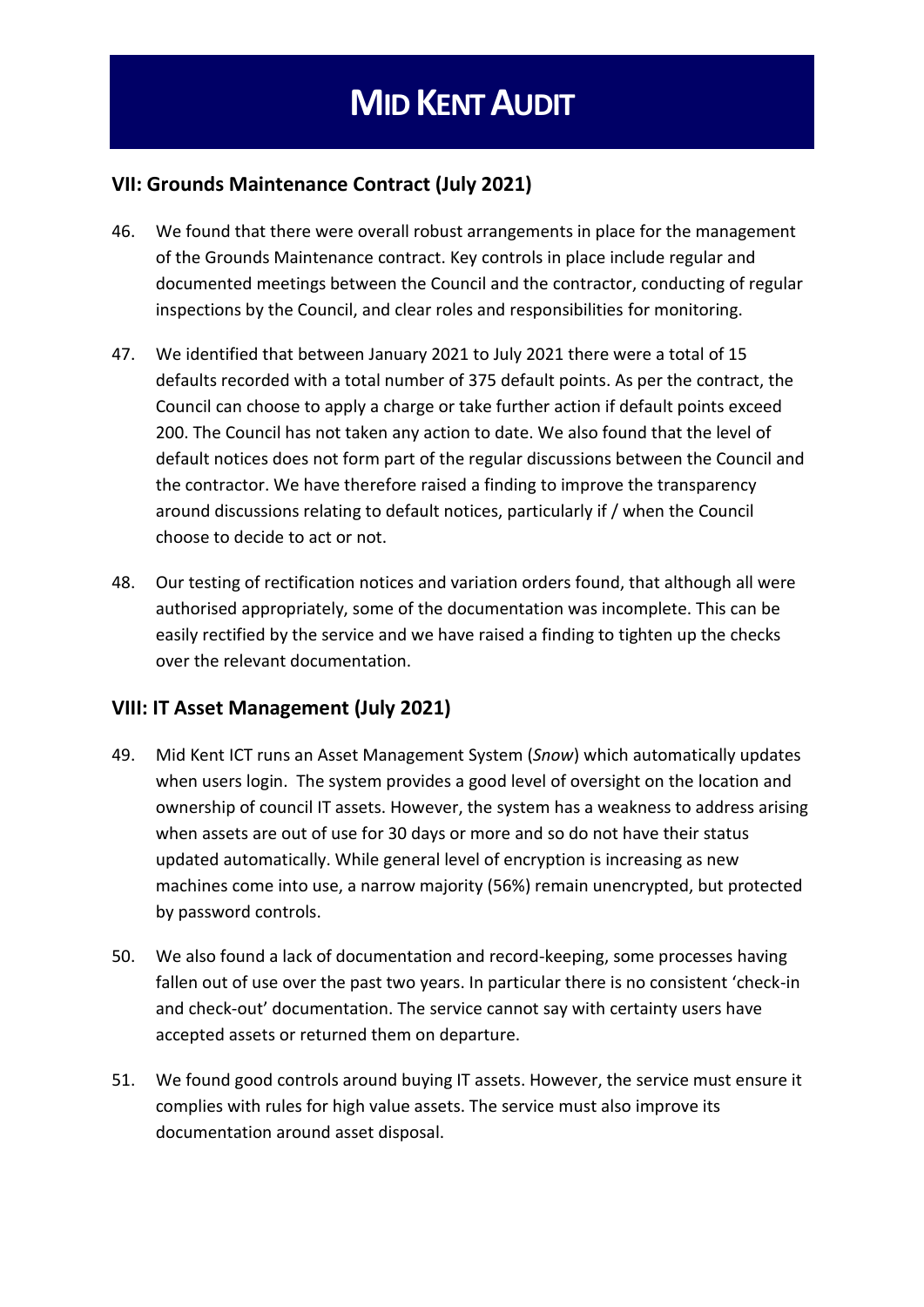#### **Following Up Actions**

- 52. Our approach to agreed actions is that we follow up each quarter, examining those that fell due in the previous three months. We take due dates from the action plan agreed with management when we finish our reporting. We report progress on implementation to Management Board each quarter. Our report includes matters of continuing concern and where we have revisited an assurance rating (typically after action to address key findings).
- 53. We summarise the current position below. The chart shows low priority actions (at the left of each bar) in green, medium priority in amber (in the middle) and high priority in red (at the right of the bars).



<sup>\*:</sup> 'Overdue' concerns the date agreed in the final report and up to 1 April 2021

- 54. During the year we reviewed 65 separate agreed actions. All the overdue actions are from our October 2019 review on *General Contract Management*. The Council has delayed completion of these actions while setting up a shared service for procurement and contract management with Maidstone BC. We continue to check developments. We understand the actions will be in place by the end of the year.
- 55. Overall we are content with officers' progress on acting to address findings we raise in our reviews.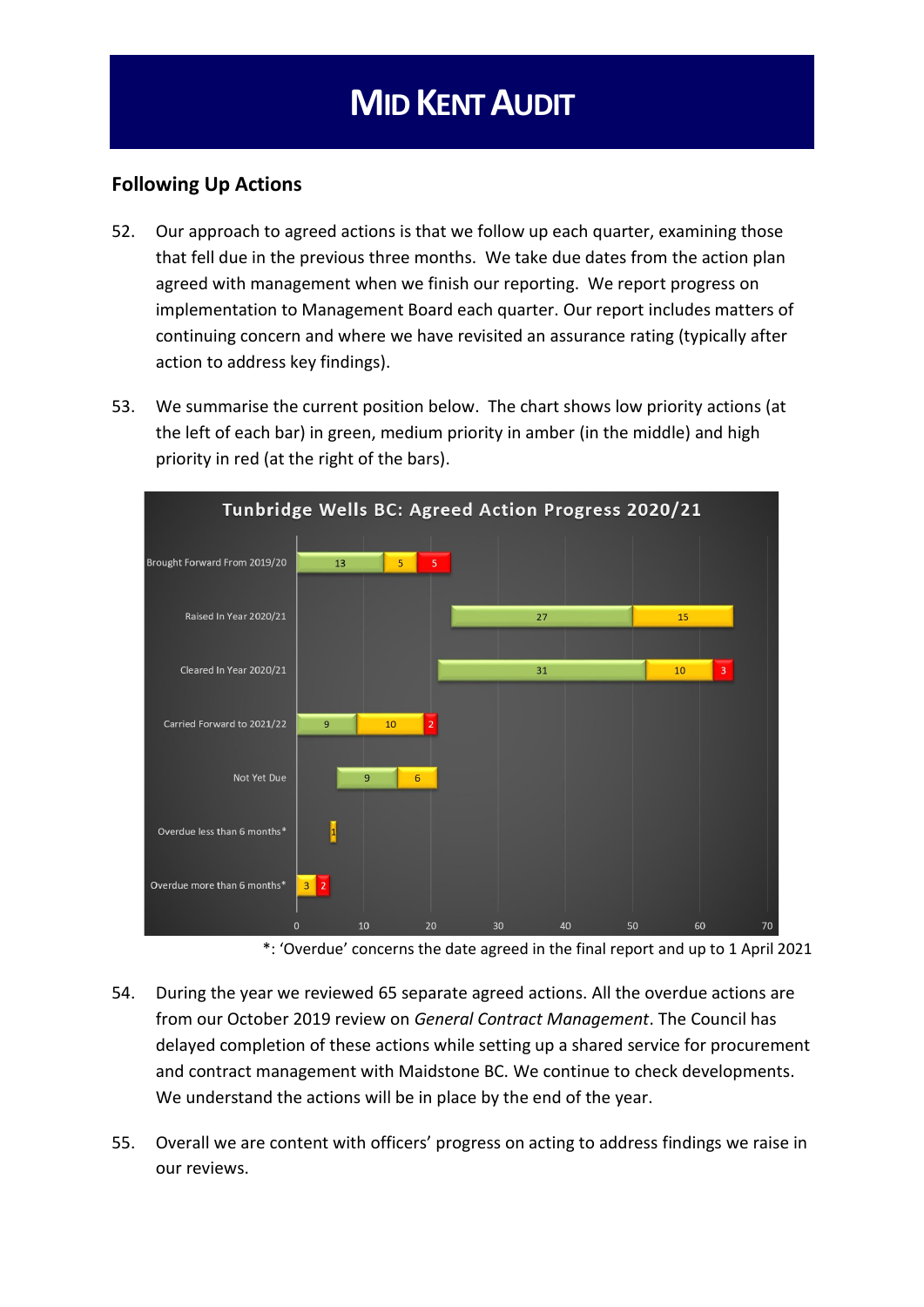### **Corporate Governance**

- 56. Corporate governance is the rules, practices and processes that direct and control the Council.
- 57. We gain audit evidence to support the Head of Audit Opinion through completion of relevant reviews in the audit plan, as well as specific roles on key project and management groups. We also consider matters brought to our attention by Members or staff through whistleblowing and the Council's counter fraud and corruption arrangements.

#### **Counter Fraud & Corruption**

58. We consider counter fraud and corruption risks in all of our audit engagements when considering the effectiveness of control. We also undertake distinct work to assess and support the Council's arrangements.

#### *Whistleblowing, money laundering and investigations*

- 59. The Council's whistleblowing policy names internal audit as one route for Members and officers to safely raise concerns on inappropriate or even criminal behaviour.
- 60. We have had no matters raised with us for investigation as whistleblowing complaints.
- 61. We have also had no matters raised with us noting concerns that may suggest a breach of money laundering regulations.

#### *Investigations*

62. We had no matters brought to us for investigation during the year.

#### *National Fraud Initiative*

- 63. We continue to coordinate the Council's response to the National Fraud Initiative (NFI). NFI is a statutory data matching project and we must send in various forms of data to the Cabinet Office who manage the exercise.
- 64. During 2020/21 we successfully co-ordinated the Council's compilation and upload of data to the Cabinet Office. Earlier this year the Cabinet Office released the 2020/21 matches, which we will begin examining this autumn.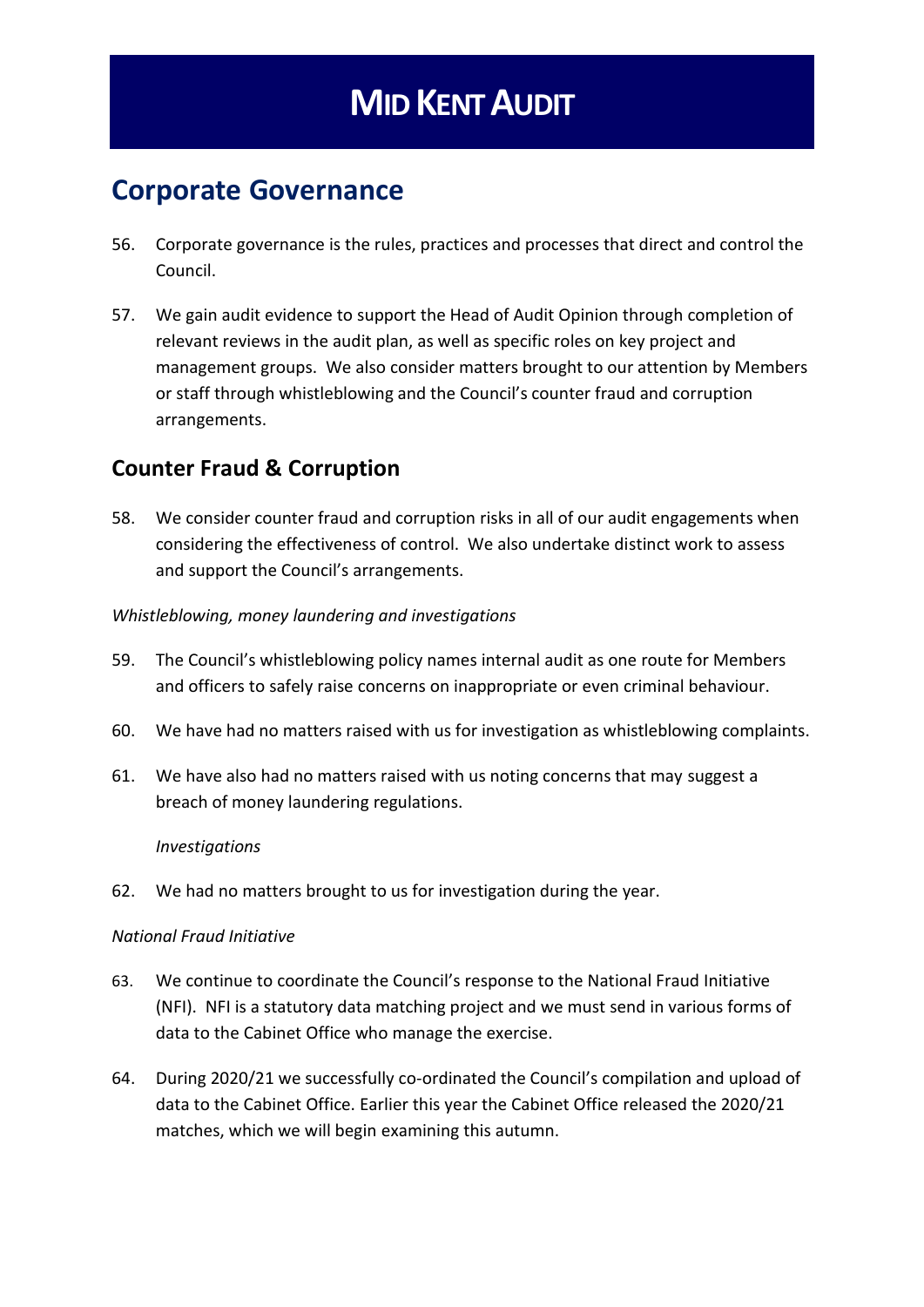#### **Risk Management**

- 65. The Committee receives separate reports on strategic risk management at each meeting.
- 66. At Tunbridge Wells our responsibility encompasses tasks such as leading the risk management framework, keeping and updating strategic and operational risk registers. We also contribute to risk reporting to Senior Officers and Members.
- 67. We must note responsibility for managing the identified risks remains with the relevant risk owners. However, we can and do provide advice, support and training.
- 68. We hope to expand our risk work in 2021/22, including improving tracking and reporting with use of dedicated software.

#### **Other Audit and Advice Work**

- 69. We also continue to undertake a broad range of special and scheduled consultancy and advice work for the Council. Examples include our attendance as part of Senior Management Group. We have also completed specific reviews looking at individual parts of the Council's control environment at the request of officers.
- 70. Remote meetings and the Covid pandemic have put on hold our series of Member briefings. We are hoping to restart these briefings during 2021/2 and are keen to hear from Members on any areas of interest which may form future sessions.
- 71. We remain engaged and flexible in seeking to meet the assurance needs of the Council. We are happy to discuss opportunities large and small where the Council can usefully employ the experience and expertise of the audit team.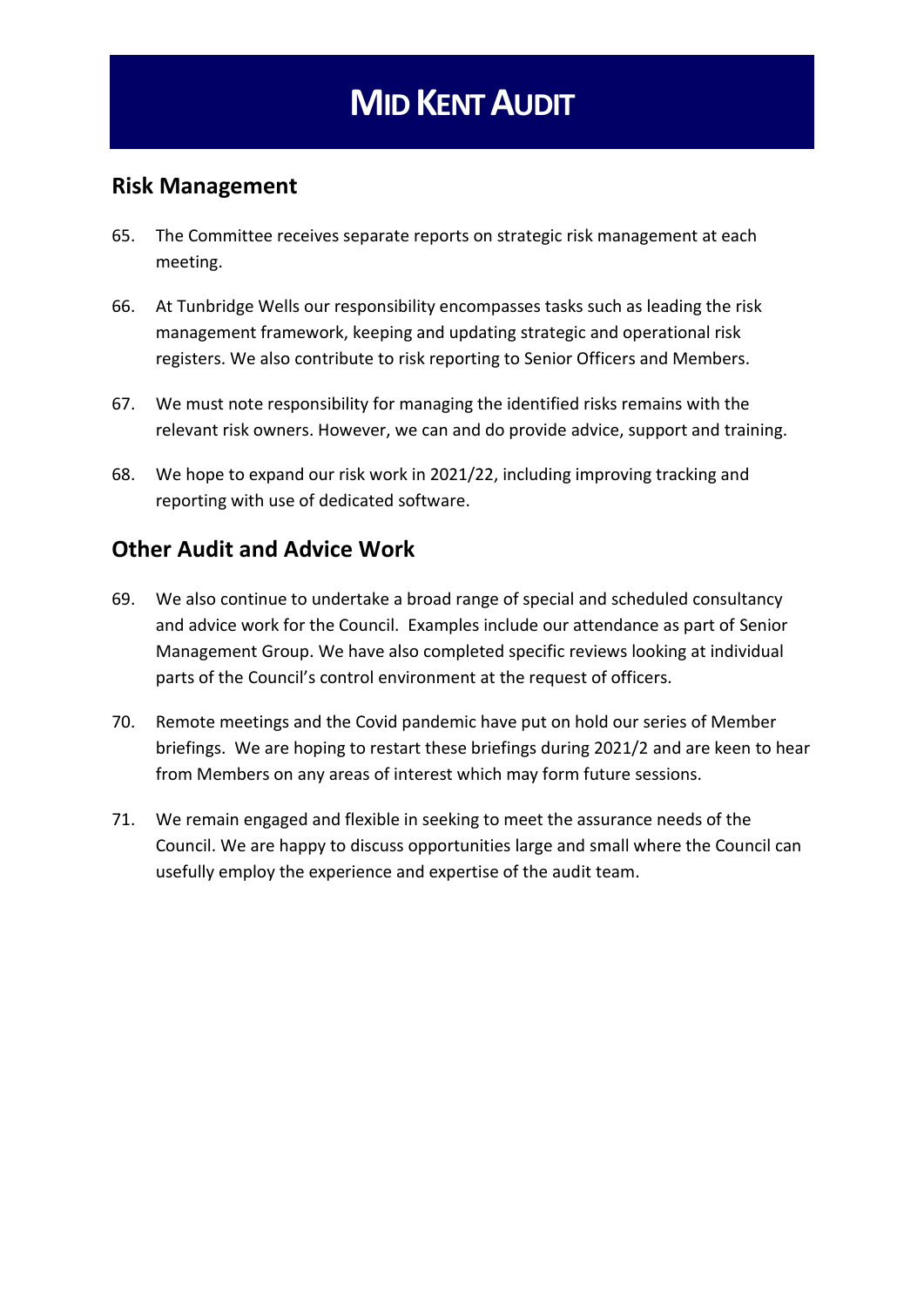### **Audit Quality & Improvement**

#### **Standards and ethical compliance**

- 72. Government sets out the professional standards we must work to in the **Public Sector Internal Audit Standards** (the "Standards"). These Standards are a strengthened version of the Institute of Internal Audit's global internal audit standards, which apply across public, private and voluntary sectors in more than 170 countries around the world.
- 73. The Standards include a specific demand for reporting to Senior Management and Audit Committee on our conformance with the Code of Ethics as well as the Standards themselves. We have included the Code within our Audit Manual and training for some years. We can report to Members we remain in conformance with the Code.

#### **External Quality Assessment & Quality Assurance Plan**

74. In September 2020 we reported to Members our second successive **fully conforming**  conclusion in an External Quality Assessment. The Assessment included a few recommendations for us to consider and we updated Members on their progress. The table below summarises our progress on the remaining actions:

| Recommendation                                           | <b>Current Position</b>                                                                                 |
|----------------------------------------------------------|---------------------------------------------------------------------------------------------------------|
| Enhance declaration of interest<br>forms for audit staff | New form rolled out as part of annual planning and<br>completed by all staff in March 2021.<br>Complete |
| Renew collaboration agreement                            | See following section.<br>In progress                                                                   |

- 75. In our 2021/22 Audit & Assurance Plan reported to Members we described our **Quality Assurance Plan**. This Plan aims to ensure we uphold high quality in a changing profession by setting out our methods for periodic and spot-check reviews of our methods and approaches. Recent progress against that Plan includes:
	- *Ethics*: We overhauled our approach to collecting and monitoring information on declarations of interest within the audit team.
	- *Client Liaison*: We have set up a group within the audit service to examine the information we share with clients to support engagements. We expect that improved approach to begin in 2022/23.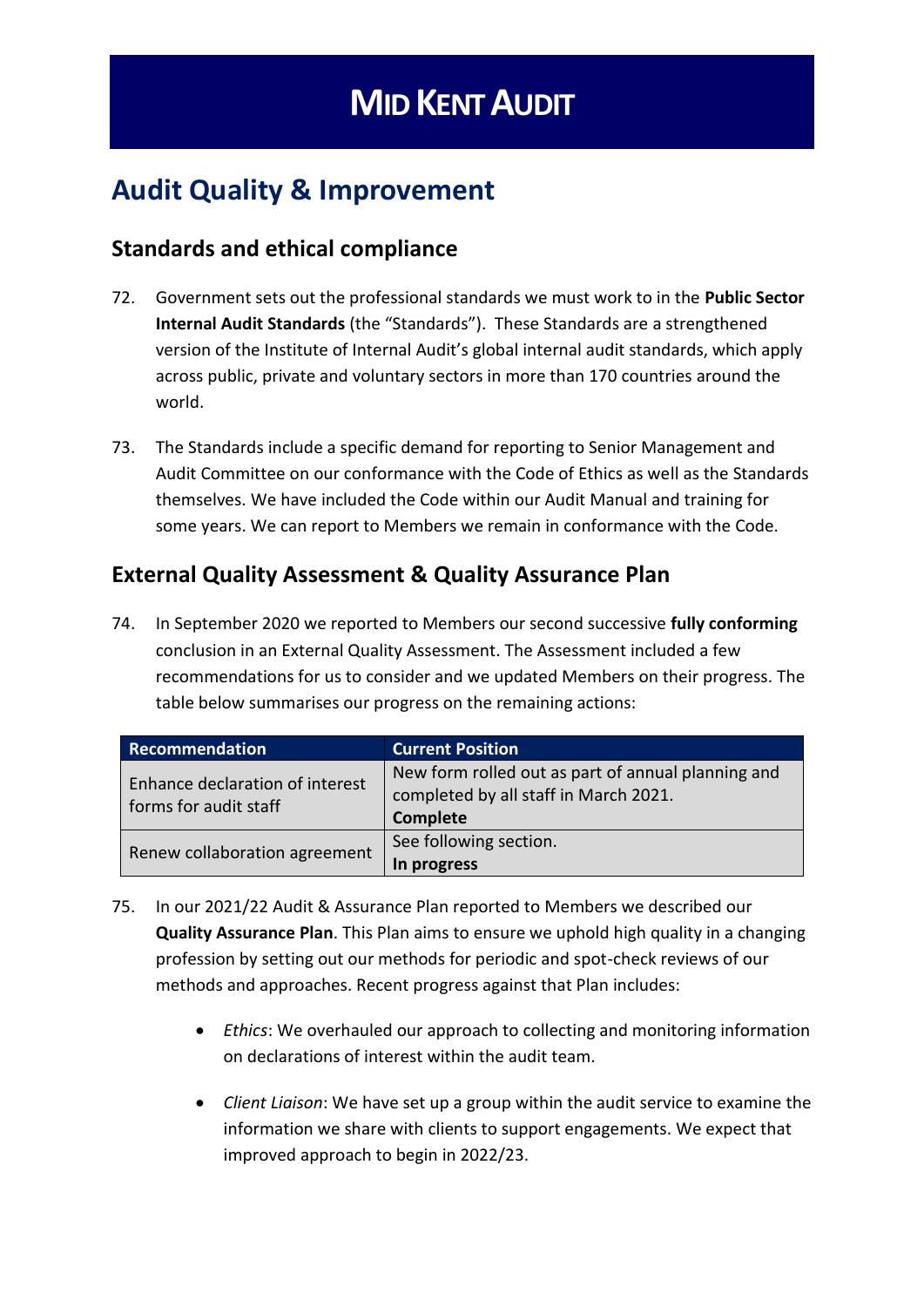- *Review Process*: We undertook a review within the audit team on perspectives of how we review work to guarantee quality and drive professional development. This review resulted in a number of tweaks to our reviews beginning in 2021/22.
- *Assurance Ratings & Finding Priorities*: After having kept the same ratings since 2014/15 we completed a substantial review project looking at other approaches across the world. We also consulted client officers and brought forward proposals internally in the Spring. We will trial these changes in select engagements aiming to settle proposals to begin in 2022/23.
- *Sample and item testing*: We have just begun a project looking at how we undertake sample testing during audit engagements. This project will aim to ensure we make use of a full range of testing methods, including data analytics, to improve the efficiency and effectiveness of our assurance. We aim to complete this project before the end of 2021 and potentially roll out new testing methods during 2022.
- 76. Alongside these specific reviews we also continue our routine liaison with the audit profession to identify and bring forward best practice. To that end we are deepening links with major professional bodies (IIA and CIPFA) as well as groups such as the Local Authority Chief Auditors' Network (LACAN).

#### **Collaboration Agreement**

- 77. Our EQA identified the need to update the audit shared service collaboration agreement. This agreement, which forms the legal basis of the partnership's work, expired in March 2019. However all four authorities have continued to follow its terms in expectation that a new agreement will follow.
- 78. We have completed a first round of consultation with all four authority partners. This has given a broad steer to what will feature in a fresh agreement:
	- A **continuing agreement**, rather than having a specific expiry date. This will include terms for periodic review as well as setting out terms for authorities to join or leave the partnership.
	- An agreement that covers the **full scope of Mid Kent Audit's work**. Currently the agreement only specifies audit services. A future agreement will recognise and govern our broader risk management, counter fraud and governance work.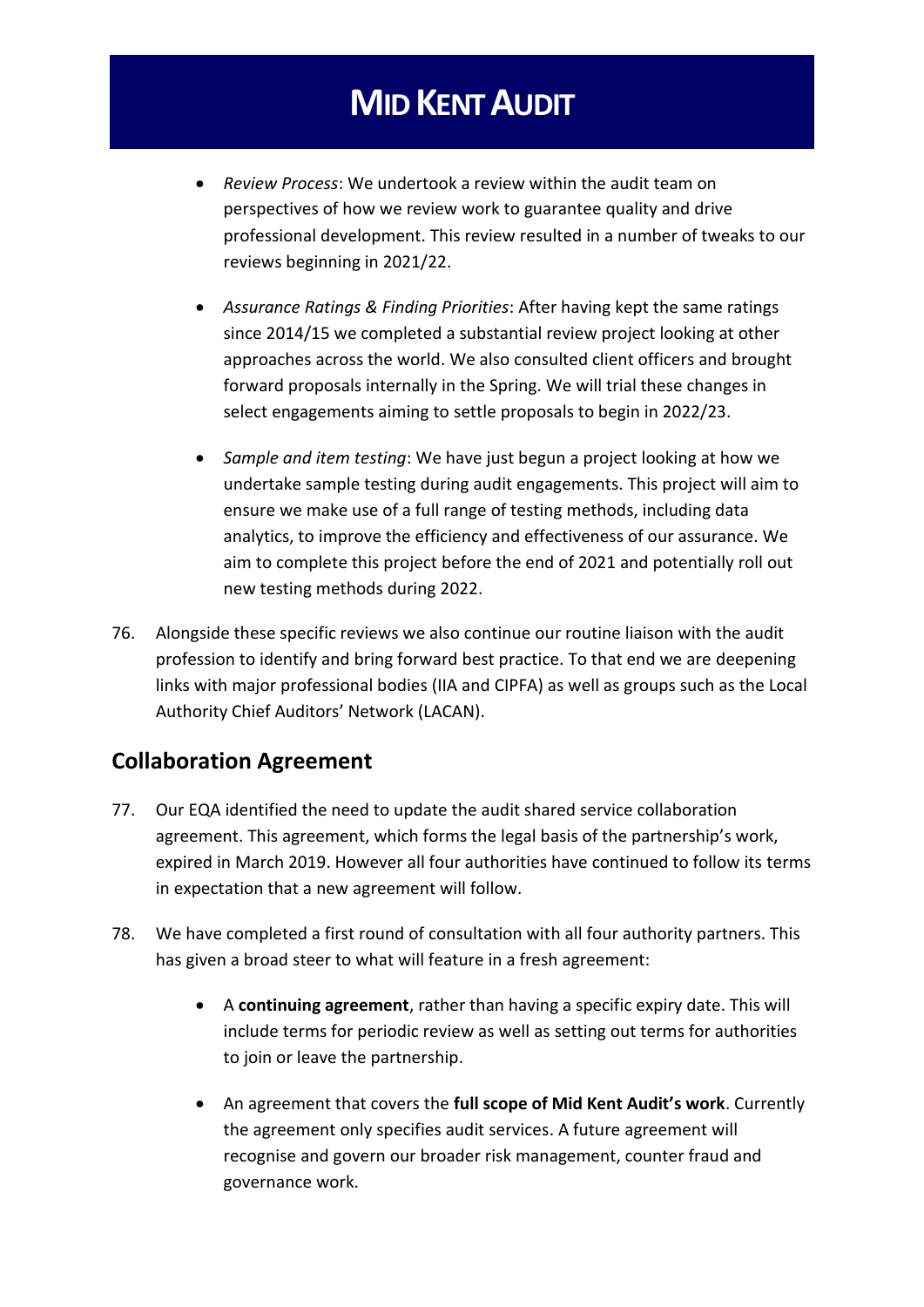- A fresh **financial settlement**. The existing agreement set division between the partners at 2014 levels with no means of adjustment. A fresh agreement will provide a method for calculating split between authorities and contain terms for changing over time.
- Clarified **governance arrangements**. The new agreement will make clear how Partnership's work is supervised and overseen involving all four (current) partner authorities.
- Scope for authorities to **tailor their service**. The new agreement will keep direction to a minimum. Thus recognising the role of Senior Management and Audit Committee Members in deciding a level and nature of internal audit provision that meets their governance needs.
- 79. The next steps are to translate these terms into a legal document for agreement among the partners. We hope to have the new collaboration agreement in place to begin 1 April 2022.

#### **Training and Qualifications**

- 80. We continue to offer strong support to the audit team in continuing development and upholding professional competence. In 2020/21 this involved providing individual training budgets and supporting people to follow avenues for development suitable for their career position and ambitions.
- 81. A key but far from sole part of this approach is supporting professional qualifications. During 2020/21 we supported several of the team through professional studies and remain pleased with their progress and success. We would like to highlight:
	- **Jen Warrillow**: Achieved the full Chartered qualification from the Institute of Internal Audit. She is now eligible to apply for full Chartered status and use the professional suffix CMIIA.
	- **Cath Byford & Katie Bucklow:** Our two apprentices continue making good progress through their professional qualifications. They are studying through Birmingham City University and each received a distinction pass on their latest University exams. As well, Cath (who began her apprenticeship six months before Katie) has recently completed the full *Certified Internal Auditor* qualification, becoming entitled to use the professional suffix CIA.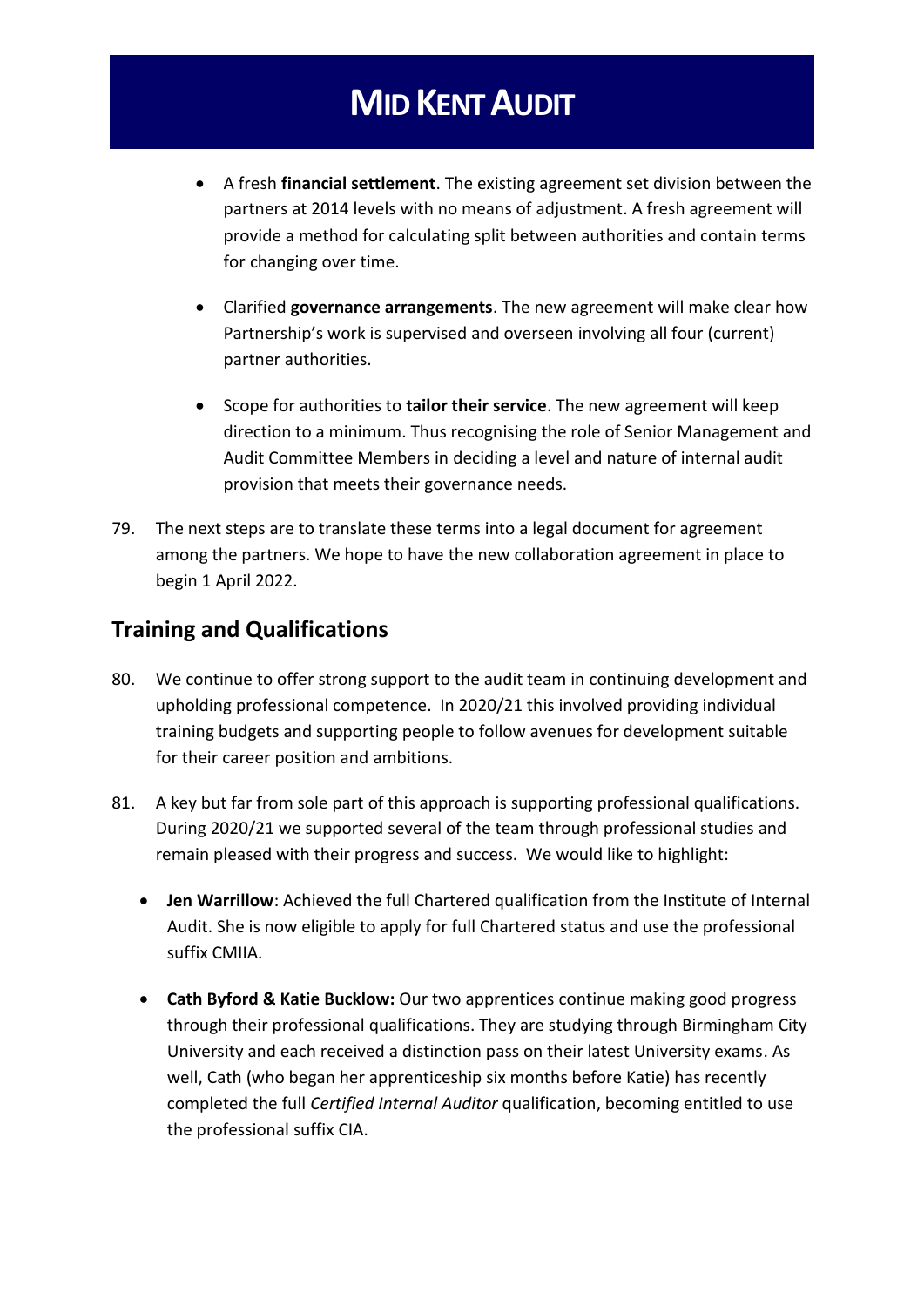- 82. One feature of being a small and developing team is that sometimes opportunities for advancement will not arise coincidentally when individuals are ready for their next step. During the last few months we've lost three further members of the audit team to promotions elsewhere. We wish them well and hope that seeing the 'Mid Kent Audit' family spreads across the profession will strengthen our reputation.
- 83. However, they leave a significant gap behind with five of our twelve posts now being vacant. We will shortly embark on a major recruitment exercise to fill the vacancies. We are grateful for the continuing support of partner authorities in recognising the value of an effective internal audit service.
- 84. Finally, Members will recall in the Spring we had the honour of being shortlisted by the Institute of Internal Audit's "Audit & Risk Awards 2021" as 'Best Public Sector Audit Team'. Unfortunately we were not successful on the night, and congratulate [Scottish Enterprise](https://events.iia.org.uk/conferences-and-key-events/audit-risk-awards/audit-risk-awards-the-winners/) who took home the awards. You can see the full list of winners on the IIA's website at this link.
- 85. However, simply being shortlisted is a notable honour, picked by the IIA from more than 50 services put forward. This is especially so as being the smallest and only district council team recognised. Unfortunately the acceptance speech will have to remain in the drafts folder, but maybe next year?



#### **Acknowledgements**

- 86. We achieve these results through the hard work and dedication of our team and the resilience that comes from working a shared service across four authorities.
- 87. As a management team in Mid Kent Audit, we wish to send our public thanks to the team for their work through the year so far.
- 88. We would also like to thank Managers, Officers and Members for their continued support as we complete our audit work during the year.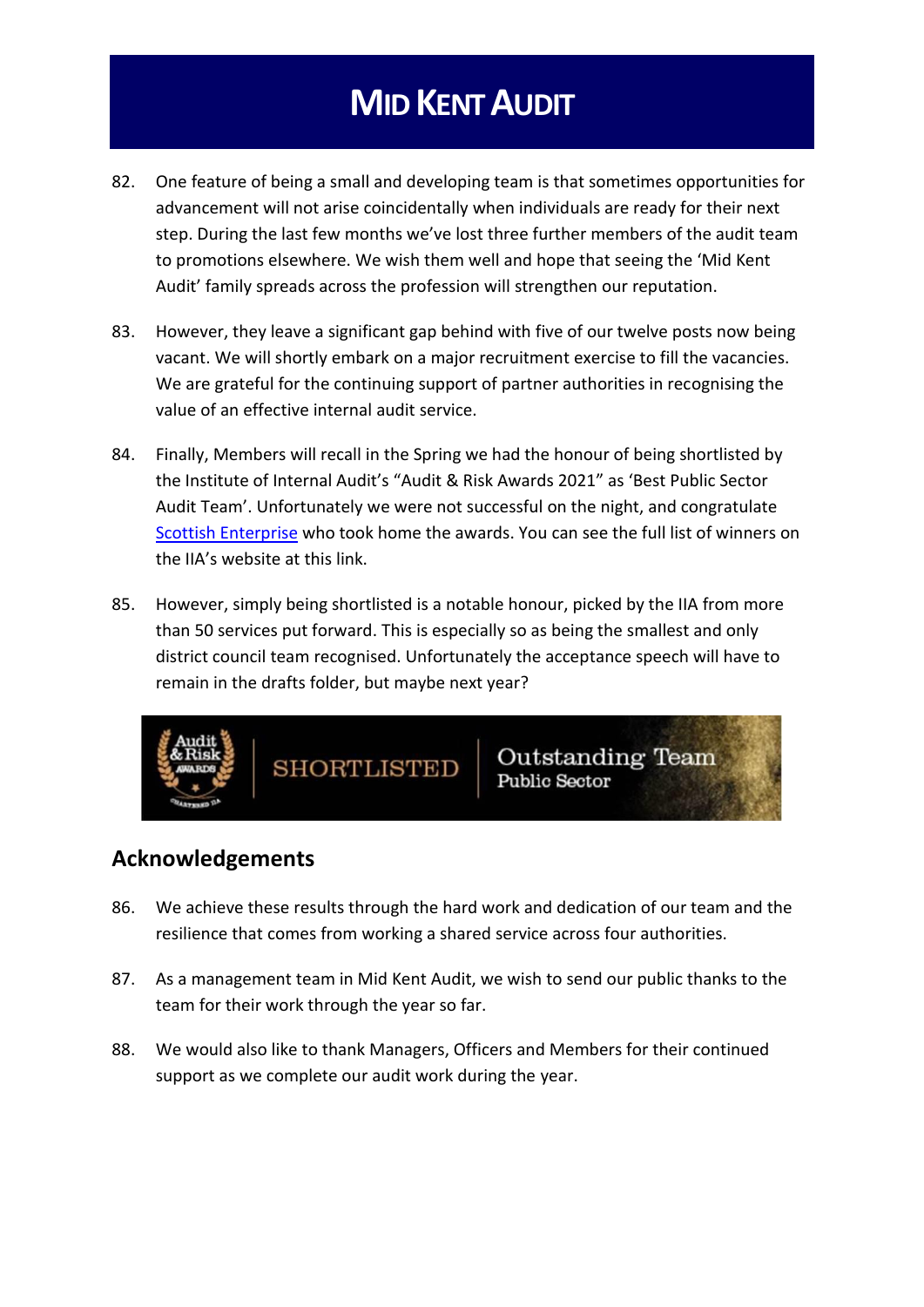#### **Annex 1: Assurance & Priority level definitions**

#### **Assurance Ratings 2020/21 (Unchanged from 2014/15)**

| <b>Full Definition</b>                                                | <b>Short Description</b> |
|-----------------------------------------------------------------------|--------------------------|
| Strong - Controls within the service are well designed and            |                          |
| operating as intended, exposing the service to no uncontrolled        |                          |
| risk. There will also often be elements of good practice or           | Service/system is        |
| value for money efficiencies which may be instructive to other        | performing well          |
| authorities. Reports with this rating will have few, if any;          |                          |
| recommendations and those will generally be priority 4.               |                          |
| Sound – Controls within the service are generally well designed       |                          |
| and operated but there are some opportunities for                     |                          |
| improvement, particularly with regard to efficiency or to             |                          |
| address less significant uncontrolled operational risks. Reports      | Service/system is        |
| with this rating will have some priority 3 and 4                      | operating effectively    |
| recommendations, and occasionally priority 2                          |                          |
| recommendations where they do not speak to core elements              |                          |
| of the service.                                                       |                          |
| Weak - Controls within the service have deficiencies in their         |                          |
| design and/or operation that leave it exposed to uncontrolled         | Service/system requires  |
| operational risk and/or failure to achieve key service aims.          | support to consistently  |
| Reports with this rating will have mainly priority 2 and 3            | operate effectively      |
| recommendations which will often describe weaknesses with             |                          |
| core elements of the service.                                         |                          |
| <b>Poor</b> – Controls within the service are deficient to the extent |                          |
| that the service is exposed to actual failure or significant risk     |                          |
| and these failures and risks are likely to affect the Council as a    | Service/system is not    |
| whole. Reports with this rating will have priority 1 and/or a         | operating effectively    |
| range of priority 2 recommendations which, taken together,            |                          |
| will or are preventing from achieving its core objectives.            |                          |
| Note for reports issued during the COVID-19 Emergency                 |                          |
|                                                                       |                          |

During this period we have temporarily moved away from giving a single word assurance rating back to a narrative conclusion balancing the strengths and weaknesses of controls in a service. The aim is to streamline discussion at the point of closing a review and allow the discussion to move swiftly on to implementing the agreed actions.